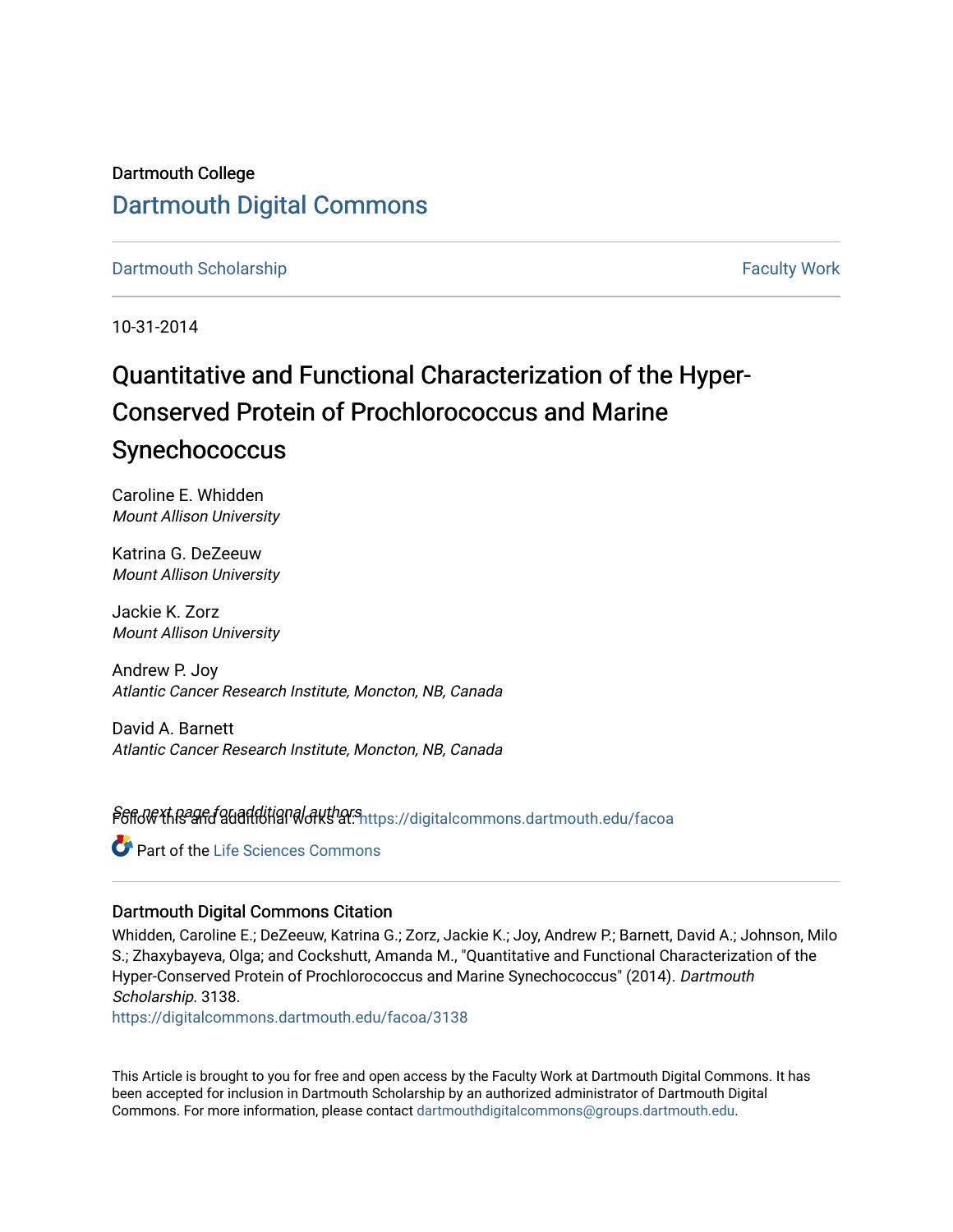# Authors

Caroline E. Whidden, Katrina G. DeZeeuw, Jackie K. Zorz, Andrew P. Joy, David A. Barnett, Milo S. Johnson, Olga Zhaxybayeva, and Amanda M. Cockshutt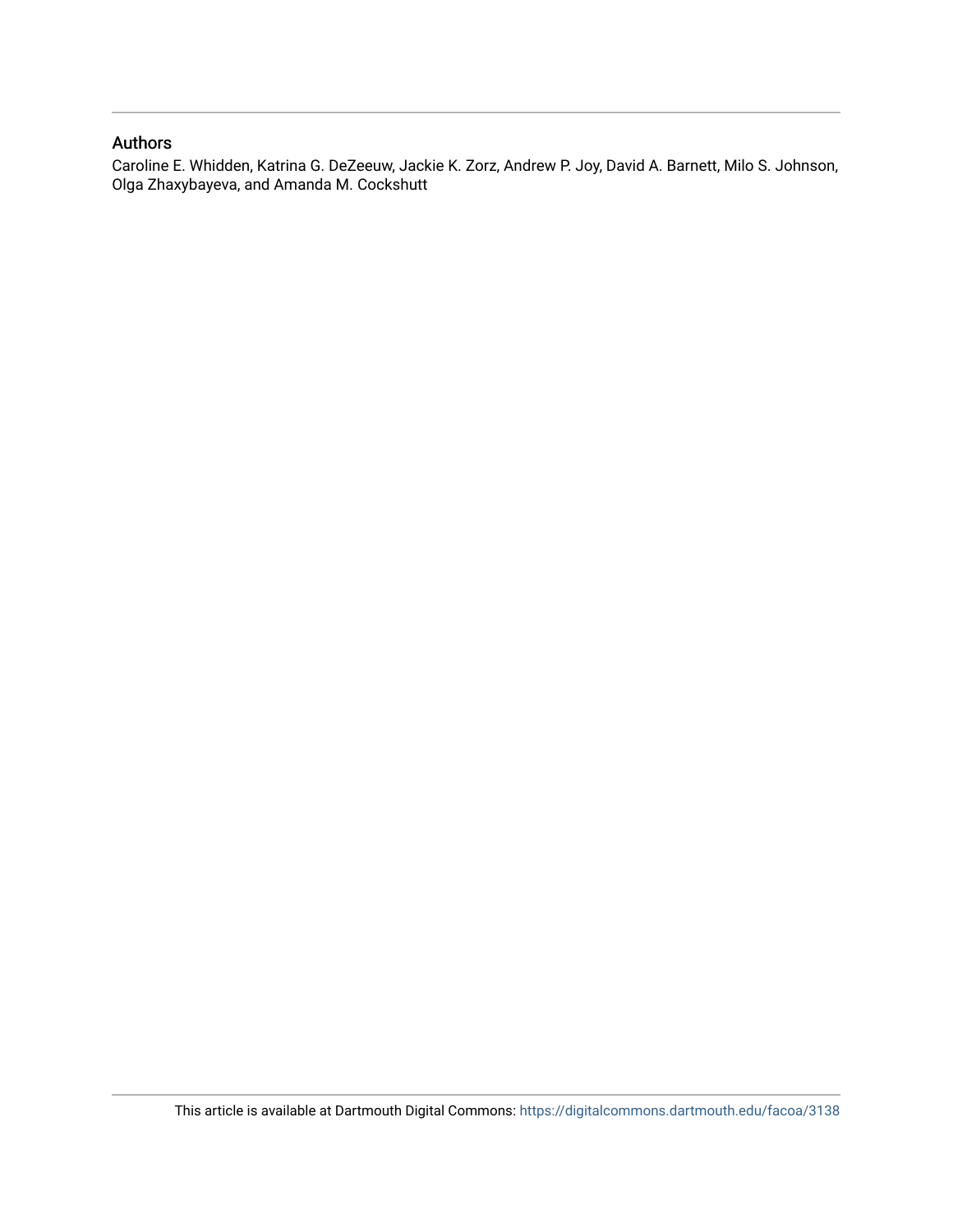# Quantitative and Functional Characterization of the Hyper-Conserved Protein of *Prochlorococcus* and Marine CrossMark **Synechococcus**



# Caroline E. Whidden<sup>19</sup>, Katrina G. DeZeeuw<sup>19</sup>, Jackie K. Zorz<sup>1</sup>, Andrew P. Joy<sup>2</sup>, David A. Barnett<sup>2</sup>, Milo S. Johnson<sup>3</sup>, Olga Zhaxybayeva<sup>3,4</sup>\*, Amanda M. Cockshutt<sup>1</sup>\*

1 Department of Chemistry & Biochemistry, Mount Allison University, Sackville, NB, Canada, 2 Atlantic Cancer Research Institute, Moncton, NB, Canada, 3 Department of Biological Sciences, Dartmouth College, Hanover, New Hampshire, United States of America, 4 Department of Computer Science, Dartmouth College, Hanover, New Hampshire, United States of America

## Abstract

A large fraction of any bacterial genome consists of hypothetical protein-coding open reading frames (ORFs). While most of these ORFs are present only in one or a few sequenced genomes, a few are conserved, often across large phylogenetic distances. Such conservation provides clues to likely uncharacterized cellular functions that need to be elucidated. Marine cyanobacteria from the Prochlorococcus/marine Synechococcus clade are dominant bacteria in oceanic waters and are significant contributors to global primary production. A Hyper Conserved Protein (PSHCP) of unknown function is 100% conserved at the amino acid level in genomes of Prochlorococcus/marine Synechococcus, but lacks homologs outside of this clade. In this study we investigated Prochlorococcus marinus strains MED4 and MIT 9313 and Synechococcus sp. strain WH 8102 for the transcription of the PSHCP gene using RT-Q-PCR, for the presence of the protein product through quantitative immunoblotting, and for the protein's binding partners in a pull down assay. Significant transcription of the gene was detected in all strains. The PSHCP protein content varied between 8 $\pm$ 1 fmol and 26 $\pm$ 9 fmol per ug total protein, depending on the strain. The 50 S ribosomal protein L2, the Photosystem I protein PsaD and the Ycf48-like protein were found associated with the PSHCP protein in all strains and not appreciably or at all in control experiments. We hypothesize that PSHCP is a protein associated with the ribosome, and is possibly involved in photosystem assembly.

Citation: Whidden CE, DeZeeuw KG, Zorz JK, Joy AP, Barnett DA, et al. (2014) Quantitative and Functional Characterization of the Hyper-Conserved Protein of Prochlorococcus and Marine Synechococcus. PLoS ONE 9(10): e109327. doi:10.1371/journal.pone.0109327

Editor: Christos A. Ouzounis, Hellas, Greece

Received February 11, 2014; Accepted September 11, 2014; Published October 31, 2014

Copyright: © 2014 Whidden et al. This is an open-access article distributed under the terms of the [Creative Commons Attribution License,](http://creativecommons.org/licenses/by/4.0/) which permits unrestricted use, distribution, and reproduction in any medium, provided the original author and source are credited.

Funding: This work was supported by the Marjorie Young Bell Faculty Fellow Award, the Mount Allison President's Research and Creative Activity Fund ([www.](www.mta.ca) [mta.ca\)](www.mta.ca) and the Natural Science and Engineering Research Council (NSERC) ([http://www.nserc-crsng.gc.ca\)](http://www.nserc-crsng.gc.ca) Discovery Team grant to AMC. JKZ and CEW received Undergraduate Summer Research Awards from NSERC (<http://www.nserc-crsng.gc.ca>) and Mount Allison University (<www.mta.ca>). OZ was supported in part by a research stipend from Mount Allison University and by start-up funds from Dartmouth College. The study was in part supported by Dartmouth College Dean of Faculty start-up funds and Walter and Constance Burke Research Initiation Award to OZ. The funders had no role in the study design, data collection and analysis, decision to publish, or preparation of the manuscript.

Competing Interests: Amanda M. Cockshutt has read the journal's policy and has the following conflict: Amanda M. Cockshutt is a part owner of Environmental Proteomics NB Inc. who developed with Agrisera AB the antibodies used in this work. The authors confirm that co-author Amanda M. Cockshutt is a PLOS ONE Editorial Board Member. This does not alter the authors' adherence to PLOS ONE Editorial policies and criteria.

\* Email: olga.zhaxybayeva@dartmouth.edu (OZ); acockshutt@mta.ca (AMC)

**.** These authors contributed equally to this work.

## Introduction

Cyanobacteria are ubiquitous oxygenic phototrophs on Earth, colonizing all environments reached by solar light and largely responsible for the fifty percent of global net primary production that occurs in the world's oceans [1,2]. Numerically dominating the oceanic waters are marine free-living unicellular picocyanobacteria from Prochlorococcus and Cluster 5.1 Synechococcus genera [3]. Prochlorococcus is the smallest known phototroph that inhabits subtropical, oligotrophic open ocean environments, where it thrives under extremely limiting concentrations of essential nutrients and contributes significantly to chlorophyll (Chl) biomass and primary production [4]. Marine Synechococcus spp. are better adapted to coastal water environments, although they do occur in the open ocean and their geographic distribution overlaps with that of Prochlorococcus [5–7]. On ribosomal RNA phylogeny Prochlorococcus and marine Synechococcus form a monophyletic

clade [8]. The adaptations of Prochlorococcus and marine Synechococcus to their complementary ecological niches have been the subject of many investigations (e.g., [6,7,9–12]). There is emerging evidence that picocyanobacteria specifically may become even more implicated in the global carbon cycle with the escalating effects of climate change on the world's oceans. Ongoing climate warming has been correlated with a decline of total phytoplankton biomass [13,14], and a shift towards a major dominance of picoplankton in phytoplankton communities is anticipated [15].

Among cyanobacteria Prochlorococcus and marine Synechococcus have the smallest genomes [4]. Minimization of a genome by selective reduction and deletion of non-essential genes is hypothesized to be an evolutionary strategy to decrease the amount of energy and nutrients needed to maintain cellular processes in a resource-limited environment [16]. Hence, reduced genome size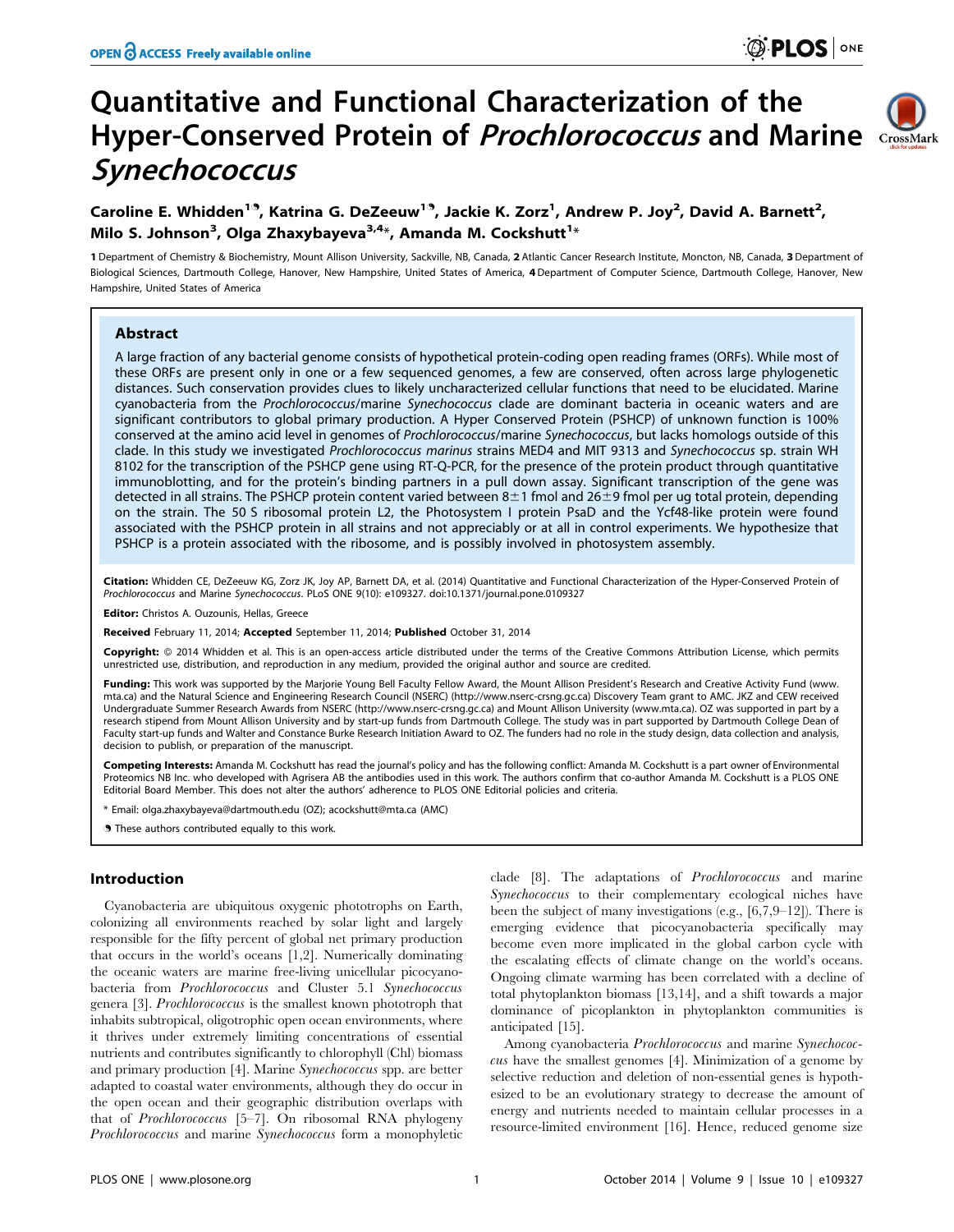may explain the ecological success of picocyanobacteria in oligotrophic areas of the ocean [1]. Comparative analyses of genomes of Prochlorococcus and marine Synechococcus reveal a substantial gene flow among *Prochlorococcus* and marine Synechococcus spp. [17], as well as the presence of strain-specific genomic islands [4]. Despite high similarity among their 16S rRNA gene sequences, the rest of their genomes are surprisingly divergent and exhibit variable GC content [18]. This divergence is likely due to Prochlorococcus' high mutation rates in combination with the lack of several DNA repair enzymes in the genome, as a direct result of the aggressive genome reduction [10]. A notable exception from the observed sequence divergence patterns is a protein-coding gene of unknown function, termed PSHCP for Prochlorococcus/Synechococcus Hyper Conserved Protein [18]. The PSHCP ORF encodes a polypeptide of 62 amino acid residues that exhibits 100% amino acid sequence conservation and is universally present in this clade of marine picocyanobacteria.

Such remarkable amino acid sequence conservation and consistent inclusion within the clade suggests that the PSHCP gene product performs an essential role in a picocyanobacterial cell. The DNA sequence of the ORF has accumulated numerous synonymous substitutions and its nucleotide composition mimics GC content of the host genome, indicating that the protein has been under purifying selection since the last common ancestor of the Prochlorococcus and marine Synechococcus, and has not been recently transferred among the members of the clade [18]. The gene synteny in the immediate genomic region surrounding the PSHCP gene is conserved across all examined picocyanobacteria: the gene is flanked on its  $5'$  end by  $rpl19$ , encoding the large ribosomal subunit protein 19 and the tryptophanyl-tRNA, and on its  $3'$  end by the aspartyl-tRNA and  $gltX$ , encoding a glutamyl tRNA synthetase (Fig. 2 in [18]). Since in prokaryotes the genes of functionally interacting proteins tend to be present in operons [19], the functional assignments of neighboring genes suggest that PSHCP could have a role in protein translation. Predicted features of the protein provide additional clues to its function. PSHCP is highly basic with a predicted isoelectric point (pI) of 11.3 and a high proportion (16%) of positively charged amino acids, suggestive of PSHCP's role in RNA/DNA-interactions [18].

At the time of initial discovery, PSHCP lacked homologs in any other cyanobacteria or other organisms for which sequence data was available in GenBank [18]. Presence of the PSHCP gene is now reported in four freshwater Synechococcus spp. strains isolated from Laurential Great Lakes and in a photosynthetic endosymbiont of the amoeba *Paulinella chromatophora* [20]. Similar to their marine counterparts, freshwater Synechococcus spp. dominate the euphotic zone of oligotrophic lakes, both in numbers and in overall productivity. In the freshwater Synechococcus spp. strains PSHCP retained its 100% amino acid sequence identity to the marine homologs and is flanked by the same genes in the genome [20]. Constitutive transcription of PSHCP in the freshwater strains was observed under various irradiances and under limiting conditions of nitrogen and phosphorus, and PCR experiments suggested that rpl19 and PSHCP are co-transcribed [20]. In the highly reduced genome of the endosymbiont (chromatophore) of Paulinella chromatophora, the PSHCP protein is 89% identical to its picocyanobacterial homologs and is also flanked by rpl19 and  $gltX$  genes [20]. Although it is no longer 100% conserved, it is remarkable, however, that the PSHCP gene is retained in the chromatophore genome that underwent a three fold size reduction from the genome of its ancestral free-living cyanobacterium, again pointing to the potentially essential role of PSHCP. The closest relative of chromatophore is a freshwater cyanobacterium from the Cyanobium clade, a sister clade to the clade of Prochlorococcus

and marine Synechococcus, suggesting that PSHCP has originated in the common ancestor of marine and freshwater picocyanobacteria. In this study, we used a combination of bioinformatic and laboratory approaches to evaluate expression of the PSHCP gene, to quantify the PSHCP protein abundance, and to suggest possible PSHCP functions.

#### Materials & Methods

### Promoter Prediction

Homologs of the PSHCP gene were retrieved from GenBank using BLAST [21] and Synechococcus sp. WH 8102 as a query (since PSHCP amino acid sequences are identical in all picocyanobacteria, the choice of strain will not affect the results). To predict potential promoters, WebLOGOs [22] were constructed for the DNA sequences of the region upstream of the PSHCP gene and compared with the consensus sequence for the experimentally determined  $-10$  promoter element from *Prochlo*rococcus sp. MED4 [23].

#### **Culturing**

Cultures of Synechococcus sp. WH 8102 and Prochlorococcus spp. MED4 and MIT 9313 obtained from the Provasoli-Guillard National Center for Marine Algae and Microbiota were grown at  $22^{\circ}$ C in a 1:4 dilution in PCR S11 and Pro99 medium, respectively [24]. MED4 was exposed to 40  $\mu$ mol photons  $m^{-2}s^{-1}$  of light, and WH 8102 and MIT 9313 were exposed to 20 µmol photons  $m^{-2}s^{-1}$ . Cultures were harvested at a quantum yield of photosynthesis between 0.4 and 0.6 determined by the ratio of the variable fluorescence  $(F_V)$  to the maximum fluorescence  $(F_M)$  using a Xenon-PAM fluorometer (Walz), as described previously [25].

#### RT-PCR Data

Cell pellets were obtained by centrifugation and RNA was extracted using the Trizol Kit (Life Technologies) as per the manufacturer's instructions. RNA extracts were treated with DNase I (Life Technologies) and quantified using the Quant-it RNA Broad Range Assay Kit (BR Kit, Life Technologies). Total RNA (60 ng) was reverse transcribed with random hexamer primers using the iScript cDNA Synthesis Kit (Bio-Rad), with reverse transcriptase omitted from the –RT negative control samples. Primers were designed to amplify specific regions surrounding the *pshcp* gene (Table S1 and Figure 1A). Calibrated standards were produced by amplifying the entire region of interest for all species (869 bp for WH 8102, 835 bp for MIT 9313, and 817 bp for MED4) using genomic DNA as a template. The PCR products were purified using a MinElute PCR Purification Kit (Qiagen) and quantified using the Quant-it DNA BR Kit (Life Technologies). Triplicate samples were prepared for RT-PCR using iQ SYBR Green Supermix (Bio-Rad) with a final cDNA content of 1.5 ng and 40 nM of forward and reverse primers. Samples were amplified using the following program in an iCycler thermal cycler (Bio-Rad):  $95^{\circ}$ C for 2 min; 40 cycles of  $95^{\circ}$ C for 30 s,  $54^{\circ}$ C for 30 s,  $72^{\circ}$ C for 30 s; 5 min at  $72^{\circ}$ C.

## Cloning of pshcp gene

Cell pellets were obtained from WH 8102 cell culture by centrifugation, and genomic DNA was extracted using the Ultraclean Microbial DNA Isolation Kit (MoBio). Primers were designed to specifically amplify the *pshcp* gene with incorporated restriction enzyme cut sites to facilitate downstream subcloning. The 199 bp *pshcp* insert was amplified using PCR, purified using a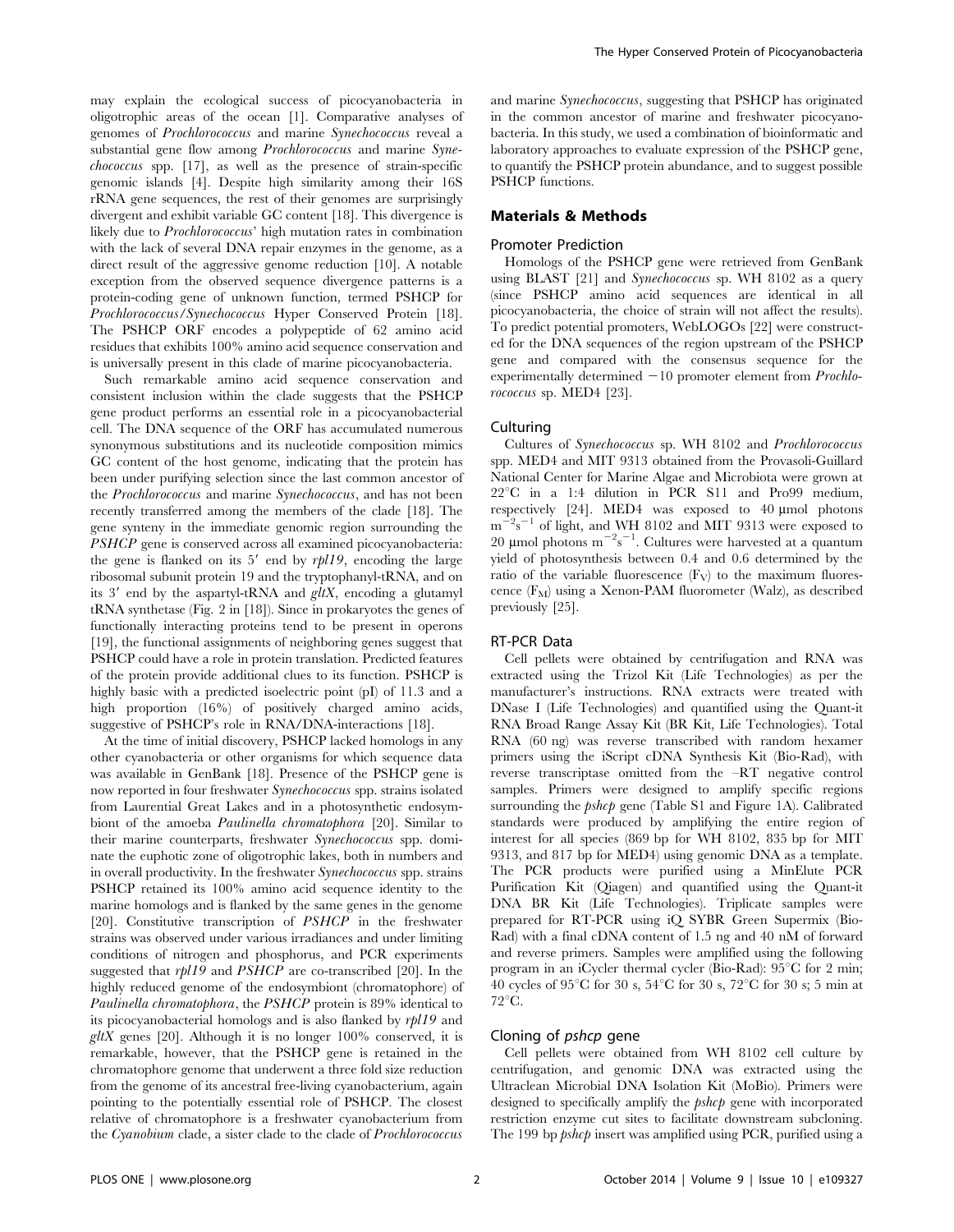

Figure 1. Schematic presentation of the genomic region around the PSHCP gene. Panel A. Mapping of promoters and primers onto the region. In all examined picocyanobacterial genomes the upstream region consists of the ribosomal protein L19 (rpL19) and tryptophanyl-tRNA genes. The locations of predicted promoters are shown by bent arrows, while the locations of the reverse (R1) and forward (F1 to F6) primers used for RT-Q-PCR analysis are indicated by half arrows (see Table S1 for further details). Panels B–D. Conservation of predicted and experimentally determined promoters across homologous regions from 18 Prochlorococcus marinus and Synechococcus spp. genomes. The regions were visualized using the WebLOGO web site [\(http://weblogo.berkeley.edu/](http://weblogo.berkeley.edu/)). Panel B. Conservation of experimentally determined promoters from Prochlorococcus marinus MED4 [23]. Panel C. Conservation of predicted promoter located 37 bases into the trp-tRNA gene. Panel D. Conservation of the predicted promoter in the 5' region 12-14 bases upstream of the PSHCP start codon. This promoter is present in all analyzed genomes except Synechococcus sp. RCC307. For promoters predicted upstream of the trp-tRNA and rpl19 genes (panel A) WebLOGOs are not shown. doi:10.1371/journal.pone.0109327.g001

HiYield PCR DNA Extraction Kit (Real Genomics) and quantified as described above. The insert was cloned into the pCR2.1 vector and transformed into One Shot competent E. coli cells using the TOPO Cloning Kit (Life Technologies). Plasmid DNA was isolated from selected E. coli colonies using the Wizard Plus SV Miniprep DNA Purification System (Promega) and quantified as described above. The presence and integrity of the insert were confirmed by DNA sequencing by McGill University and Genome Quebec Innovation Centre.

The *pshcp* gene was subcloned into the pIVEX 2.4d vector following sequential restriction enzyme digestion by NcoI and XmaI (BioLabs), cleaning of the fragment (MinElute Gel Extraction Kit, Qiagen) and ligation with T4 DNA ligase reaction (Life Technologies) and transformation into competent  $DH5\alpha E$ . coli cells.

## Overexpression, purification, and preparation of PSHCP for antibody production

The Rapid Translation System (RTS) 500 E. coli HY Kit (Roche) was used for large scale overexpression of the PSHCP protein for antibody production. Purified overexpressed PSHCP was separated by gel electrophoresis on 2-well 1.0 mm Novex 4– 12% Bis-Tris NuPAGE gels (Life Technologies) and stained with SimplyBlue SafeStain (Life Technologies). Bands corresponding to PSHCP were excised and used as immunogen for antibody elicitation in rabbits (Agrisera AB).

#### Antibody Validation

The specificity of the antibody was determined by comparing the immune serum to the pre-immune and by performing a competition assay, pre-incubating the immune serum with the immunogen protein to block reactivity (data not shown).

## Whole Cell Protein Extraction and Quantitative Immunoblotting

Cell pellets were harvested from 50 mL of each culture and resuspended in 200  $\mu$ L of protein extraction buffer (1X AEBSF, Roche and 1X PSB, Agrisera). Samples were then homogenized using the CY:24 $\times$ 2 rotor of the FastPrep-24 Instrument (MPBIO) for two 1 min periods with 1 min of cooling on ice after each treatment. The protein extracts were then centrifuged at  $10,000 \times g$ for 3 min to remove insoluble material and unbroken cells. Protein concentrations of extracts were quantified using the microplate DC protein assay (Bio-Rad) with bovine gamma globulin (BGG) as a comparative protein standard.

The sample preparation, SDS-PAGE, immunoblotting and quantitation protocols were followed according to those described previously [26]. Immunoblotting of PSHCP required a shorter transfer of 45 min. onto nitrocellulose membranes. Primary antibodies (Agrisera) were diluted in 2% ECL advance blocking agent (GE Healthcare) in TBS-T, RbcL 1:10,000 and PSHCP 1:2,000. HRP-conjugated goat anti-rabbit (Agrisera) was employed as the secondary antibody at a dilution of 1:40,000. Immunoblots were developed with ECL Advance (GE Healthcare) and images were captured on a VersaDoc Imager (BioRad) and analyzed using Quantity One and Image Lab 3.0 software (BioRad).

## Pull Down Assay: Bait Preparation

Recombinant  $His<sub>6</sub>$ -PSHCP was overexpressed and purified with the NiNTA Purification System (Life Technologies) under native conditions, and employed as bait protein in the pull down assay. Genomic *pshcp* was PCR amplified using specific primers designed to facilitate its insertion into a pET303/C-terminal  $His<sub>6</sub>$ -tag vector, and the presence and proper sequence of the pshcp insert was subsequently confirmed as described above. The ligated pET303 vector was transformed into BL21 E. coli overexpression cells (Life Technologies). The overexpression of pshcp was induced with IPTG for 3 hr according to the expression guidelines, and cells were harvested by centrifugation.

The lysate was prepared under native conditions, according to the manufacturer's protocol for bacterial cell lysates with some alterations. Buffer concentrations of imidazole were increased in the lysate preparation (25 mM) and in the subsequent purification of His<sub>6</sub>-PSHCP in order to generate a more pure product. Lysis was achieved using a Branson Digital Sonifier at 70% amplification with  $3\times10$  s,  $3\times35$  s bursts on ice. The lysate was centrifuged at  $13,000 \times g$ , for 15 min, at  $4^{\circ}$ C to remove cellular debris. The manufacturer's instructions for purification under native condi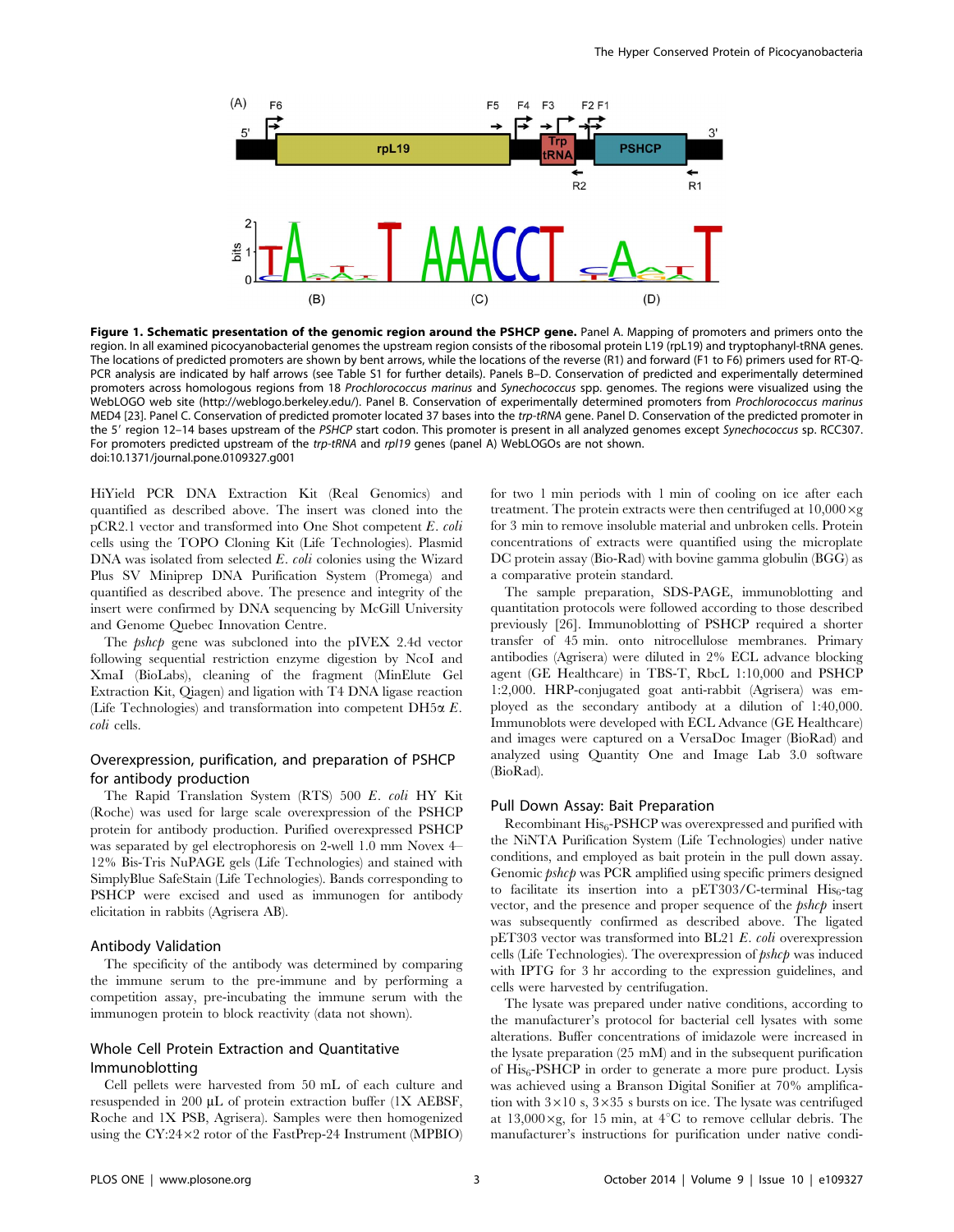tions were followed. The column was washed 2X with 35 mM imidazole native binding buffer (NBB), 2X with 50 mM, and eluted with 500 mM. 100 µg bait protein was brought to a final volume of 1–1.5 mL in 25 mM imidazole NBB using an Amicon 3K Ultra-15 Centrifugal Filter Unit.

### Pull Down Assay: Prey Preparation

A whole cell native extraction of Prochlorococcus and marine Synechococcus was performed on cell pellets harvested from 200 mL of culture of significant biomass (day 7 of growth) by centrifugation. The pellet was resuspended in a solution of 1X EBA (110 mM KOAc, 0.5% Triton X-100, 100 mM NaCl, 1 mM AEBSF, pH 7.4) with 0.05% Nonidet P-40 at a maximum total volume of 300  $\mu$ L. The cells were subject to two flash-freezethaw (FT) cycles in liquid nitrogen to allow for partial breakage, and four subsequent rounds of sonication/FT, each round consisting of  $4\times10$  s bursts on ice at 70% amplification followed by FT. The final solution was centrifuged at  $10,000 \times g$ , for 5 min, at room temperature. The remaining pellet was re-treated with the same procedure in order to extract all possible protein. The amount of protein in the combined extracts was determined using the microplate DC protein assay with BGG used as a protein standard. A portion of the extract was diluted with 1X EBA to obtain 500  $\mu$ g of protein in 500  $\mu$ L (1 mg/mL).

#### Pull Down Assay

NiNTA resin was resuspended and  $50 \mu L$  each was placed into sterile 1.5 mL microcentrifuge tubes. Resins were equilibrated according to manufacturer's native purification protocol, using 500  $\mu$ L sterile ddiH<sub>2</sub>O and 25 mM imidazole NBB. To experimental columns, prepared bait protein was added  $(100 \mu g \text{ in } 1$ -1.5 mL). To control columns, an equal volume of 25 mM imidazole NBB was added. Tubes were rotated end-over-end for 1 hr at room temperature. The non-binding bait solutions were aspirated and 500 µg prepared prey sample was added to all tubes (1:5 bait to prey mass ratio). Tubes were rotated end-over-end for 2 hr at room temperature to allow proteins to bind. The nonbinding prey solutions were aspirated and resins were washed 3– 4X with 25 mM imidazole NBB. Proteins were eluted in  $5\times100$  µL fractions of 500 mM imidazole NBB.

#### In-solution Tryptic Digest

The pull down products, experimental and control, were subject to an in-solution tryptic digest in preparation for mass spectrometry analysis. To each sample, TRIS (1 M), pH 8.3 was added to a final concentration of 50 mM. DTT was added to a final concentration of 10 mM and the samples were incubated at  $50^{\circ}$ C for 30 min. Iodoacetamide (1 M) was added to a final concentration of 40 mM. The samples were vortexed briefly and incubated in the dark at room temperature for 30 min. A 1  $\mu$ g/ $\mu$ L trypsin solution was added at a trypsin: protein ratio of approximately 1:40. The samples were incubated overnight (16– 18 h) at 37 $\rm{C}$ . The reaction was stopped by adding  $1/9^{th}$  volume of 1% TFA solution. Samples were frozen at  $-20^{\circ}$ C until mass spectrometry analysis.

## Mass Spectrometry Analysis

Protein tryptic digests were analyzed by gradient nanoLC-MS/ MS using a Quadrupole Orbitrap (Q-Exactive, Thermo-Fisher Scientific) mass spectrometer interfaced to a Proxeon Easy Nano-LC. Samples were adjusted to 1% aqueous acetic acid and injected (10  $\mu$ L) onto a narrow bore (20  $\mu$ m long ×100  $\mu$ m inner diameter)  $C18$  pre-column packed with 5  $\mu$ m ReproSil-Pur resin (ThermoFisher Scientific). High resolution chromatographic separation was then achieved on a Thermo-Scientific Easy C18 analytical column with dimensions of 100 mm by 75  $\mu$ m i.d. using 3  $\mu$ m diameter ReproSil-Pur particles. Peptide elution was achieved using an acetonitrile/water gradient system, with LC-MS grade water and acetonitrile (VWR). Solvent A consisted of 0.1% formic acid (Sigma-Aldrich) in water and solvent B was made up of 90/9.9/ 0.1 acetonitrile/water/formic acid. A linear acetonitrile gradient was applied to the C18 column from 5–30% solvent B in 120 min followed by 100% B for 10 min at a flow rate of 300 nL/min.

The outlet diameter of the nano-flow emitter on the Q-Exactive (15  $\mu$ m) was biased to +1.9 kV and positioned approximately 2 mm from the heated  $(250^{\circ}C)$  transfer capillary. The S-lens of the mass spectrometer was maintained at 100 V. The Q-Exactive mass spectrometer was calibrated in positive ion mode with mass standards (caffeine, MRFA peptide and Ultramark) every three days as recommended by the instrument manufacturer. Mass spectrometric data was acquired in data dependent acquisition (DDA) mode, whereby a full mass scan from 350–1200 Th was followed by the acquisition of fragmentation spectra for the five most abundant precursor ions with intensities above a threshold of 20,000. Precursor ion spectra were collected at a resolution setting of 35,000 and an AGC (automatic gain control) value of  $1 \times 10^6$ . Peptide fragmentation was performed using high energy collision induced dissociation in the HCD cell and MS/MS spectra were collected in the Orbitrap at a resolution of 17,500 and an AGC setting of  $1\times10^5$ . Peptide precursors were selected using a repeat count of 2 and a dynamic exclusion period of 20 s.

Mass spectrometric protein identification data was analyzed using Proteome Discoverer version 1.3 (Thermo-Fisher Scientific) employing the Sequest scoring algorhithm. FASTA databases were obtained from Uniprot [27] for Escherichia coli (sp. BL21, 2041 kb), Prochlorococcus marinus (strains MED4, 774 kb and MIT 9313, 1028 kb) and Synechococcus sp. (strain WH 8102, 1010 kb). Searches were performed with the following settings: (a) enzyme specificity of trypsin with 2 allowed missed cleavages, (b) precursor and fragment tolerances were 10 ppm and 0.8 Da, respectively, (c) a variable modification of methionine oxidation (+ 15.99 Da), and (d) a fixed modification of cysteine carbamidomethylation (+57.02 Da). Proteome Discoverer 1.3 calculated a strict false discovery rate (FDR) of 0.1% based on the results of a decoy (reverse) database search. Peptides were scored with Sequest using minimal Xcorr values of 1.62 for +2 ions and 1.79 for +3 ions. Proteins were assigned a positive identification if at least one peptide was identified with high confidence or at least two unique peptides were identified with medium confidence.

## Survey of PSHCP presence in GenBank and draft cyanobacterial genomes

Using the PSHCP protein from Prochlorococcus marinus str. CCMP1986 as a query in BLASTP searches, homologs of the PSHCP were retrieved from GenBank and the IMG portal [28]. The homologs were examined for ORF length and for the presence of amino acid substitutions. Amino acid composition of the PSHCP and pI were predicted using the EMBOSS package [29]. Conserved domains were predicted using CD search [30].

## Information Content of Ribosomal RNA Genes in PSHCPcontaining Cyanobacteria

110 completed genomes of free-living cyanobacteria available in GenBank were screened for the presence of PSHCP using BLAST searches and the PSHCP protein in Prochlorococcus marinus AS9601 as a query [21]. 5 S, 16 S and 23 S ribosomal RNA genes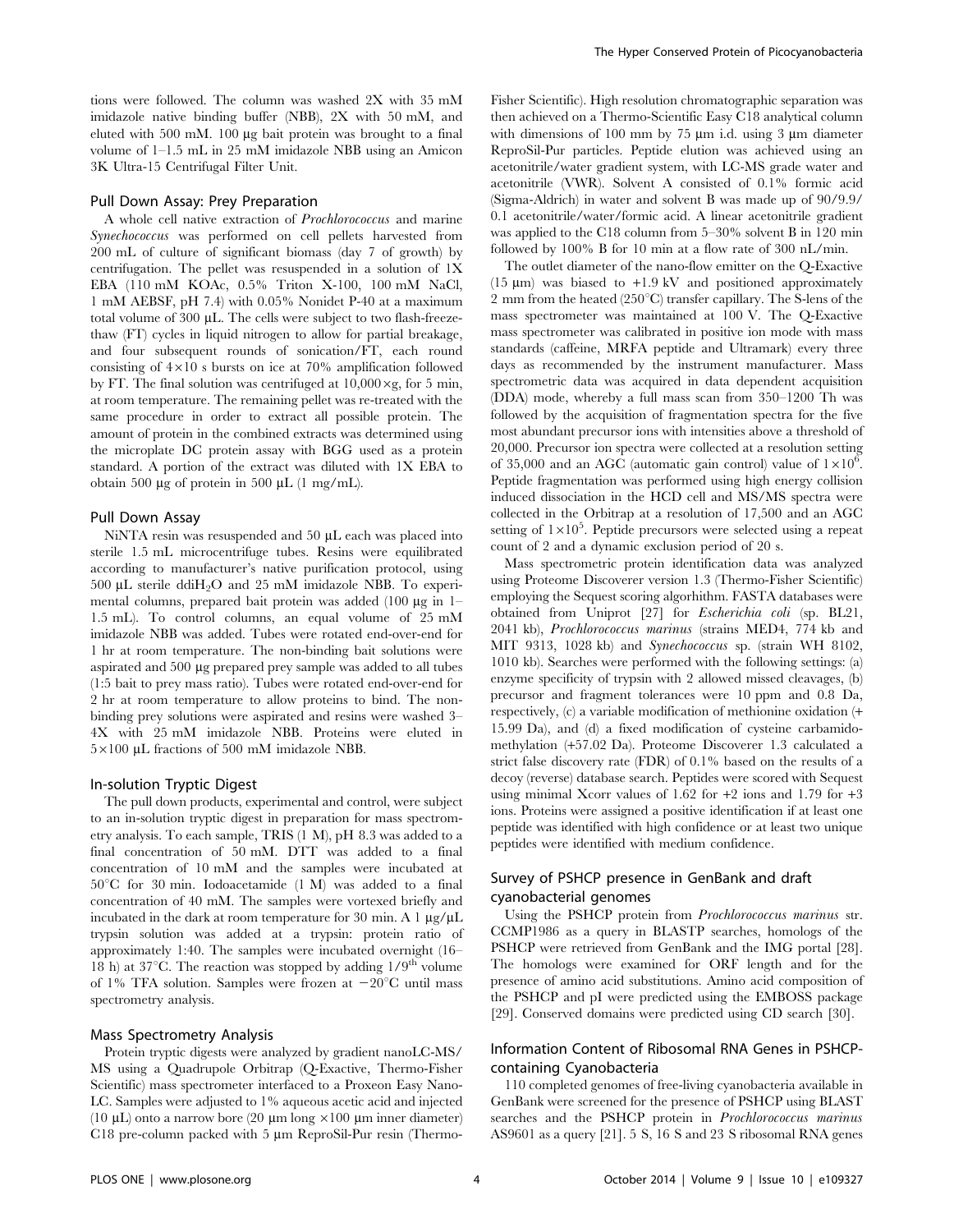from these cyanobacterial isolates, as well as from Escherichia coli K-12 substr. MG1655 (used as a reference), were downloaded from the SILVA database [31] and aligned using the SINA program [32]. Alignments were edited manually for several misaligned regions and the alignment positions with $>50\%$  gaps were eliminated. The alignments were screened for ''signature'' positions, defined as a nucleotide in an alignment site present in  $\geq 90\%$  of PSHCP-containing cyanobacteria and in  $\leq 10\%$  of the remaining cyanobacteria (analogously to [33]). The variation in the alignment sites in cyanobacteria that have or do not have PSHCP was also summarized using Shannon entropy [34]. More specifically, frequencies f of each nucleotide  $N(A, C, U, \text{and } G)$  at each site s of 23 S rRNA alignment were calculated for the two groups of cyanobacteria and uncertainty  $H$  at site s (in bits) was calculated using Shannon's formula [34]:

$$
H(s) = -\sum_{N = A, U, G, C} f(N, s) \log_2 f(N, s).
$$

Total information content of the alignment site  $T(s)$  was calculated on a 0–1 scale, and then a gap penalty was applied:

$$
T(s) = \frac{H_{\text{max}} - H(s)}{H_{\text{max}}} (1 - f(gap)),
$$

where  $H_{max}$  = 2 bits. Average information across all sites  $T_{avg}$  was calculated for each group, to compensate for the fact that two cyanobacterial groups have different level of overall sequence divergence. The relative information for each site  $R(s)$  was defined as

$$
R(s) = \frac{T(s)}{T_{avg}}.
$$

The  $R(s)$  values were mapped onto a secondary structure model of Escherichia coli described by Petrov et al. [35]. Distances of E.coli's rRNA residues to the nearest amino acid residue of the ribosomal protein L2 were determined using the 3D structure information from the 3R8T record of the Protein Data Bank [36].

#### Results

#### PSHCP is universally present in one cyanobacterial clade

A survey of newly available cyanobacterial genomes reveals that PSHCP continues to be present in all *Prochlorococcus marinus* and marine Synechococcus genomes, as well as in freshwater strains of Synechococcus [20], in Cyanobium spp. and in the chromatophore genome of Paulinella chromatophora (Table S2). On an rRNA phylogenetic tree of cyanobacteria, these lineages form a monophyletic clade [3]. As noted in [18], the observed length variants of the *pshcp* genes are due to a misannotation of the start codon and a two amino acid variation at the C-terminus. Additionally, amino acid substitutions were observed in the PSHCP homologs from the genomes of Synechococcus sp. strains RCC307 and WH7803, and of the Paulinella's chromatophore. The latter genome has undergone significant size reduction and exhibit an increased mutation rate [37], therefore it is not surprising that its PSHCP homolog does not show the extreme amino acid sequence conservation seen in the free-living cyanobacteria. Overall, the survey of the PSHCP homologs preserves our earlier observation that this protein is under strong purifying selection [18].

## Amino Acid Composition and Predicted Biochemical Properties of PSHCP

PSHCP has a predicted isoelectric point of 11.3 and contains 10 (16%) positively charged amino acids (8 arginines and 2 lysines). Moreover, PSHCP contains seven glycines. The predicted secondary structure consists of an alpha helix and four small beta strands (Fig. 3 in [18]). These properties are consistent with those of many ribosomal proteins, which have stretches of sequences rich in arginine and lysine, as well as high glycine content in the ''extensions'' [38]. A few ribosomal proteins contain SH3-like domains, and PSHCP has a weak similarity to an SH3-like domain, as detected in a Conserved Domain Database [39] search (data not shown). Tertiary structures of very small proteins (including those of several ribosomal proteins) are often stabilized by disulfide bonds or binding to zinc [40]; however, PSHCP's amino acid sequence lacks the indicative cysteines or histidine residues that would be required for Zn-binding fold to function properly.

## Transcriptional Analyses Identify Likely Transcription Start Sites for PSHCP Gene

To confirm PSHCP expression and to determine if PSHCP gene is expressed polycistronically with neighboring genes, we performed RT-Q-PCR experiments on Prochlorococcus marinus strains MED4 and MIT9313, and on marine Synechococcus sp. strain WH 8102. Utilizing the experimentally determined promoter sequence in Prochlorococcus marinus strain MED4 [23] (Figure 1B), we predicted promoters in the region upstream of the PSHCP genes (Figure 1C and D). To determine which, if any, of the predicted promoters are used to transcribe the pshcp gene, we performed RT-Q-PCR with a series of forward primers ranging from the beginning of the *pshcp* coding region through to the beginning of the  $rpl19$  gene. The inclusion of a standard curve allowed for absolute quantitation and ultimately a comparison between the strains. Table 1 presents the number of copies of each transcript per ng of RNA template. Prochlorococcus marinus strain MED4 has the highest number of copies of *pshcp* transcripts per ng of total RNA. In this strain, 42.8% of the transcripts appear to arise from the promoter predicted between the tryptophanyl-tRNA gene and the pshcp gene, whereas there is little to no apparent transcription from this promoter in the other strains. The bulk of the *pshcp* transcripts in MIT 9313 (74.9%) and WH 8102 (81.1%) strains arise from the strong predicted promoter within the tryptophanyl-tRNA gene. Larger transcripts are detected in all three strains, but to a greater degree in MED4, indicating some co-transcription with the tryptophanyl-tRNA and rpl19. It is possible that some of the shortest pshcp transcripts detected in MED4 arise from the polycistronic processing of mRNA rather than from transcription from the predicted promoter between  $pshcp$  and the  $trp$ -tRNA. Our results are largely in agreement with the earlier report [20] of co-transcription of PSHCP with rpl19, the trp-tRNA and the downstream asp-tRNA, but not with the downstream gltX gene in both the freshwater Synechococcus sp. strain ARC-11 and the marine Synechococcus strain WH 8102. We, however, measure the pool of long transcripts containing both  $rpl19$  and  $pshcp$  to represent less than 2% of the total transcript pool. Our transcriptional observations for the region near pshcp gene are in general consistent with findings of complex transcriptional patterns of bacterial genomes (e.g., [41,42]).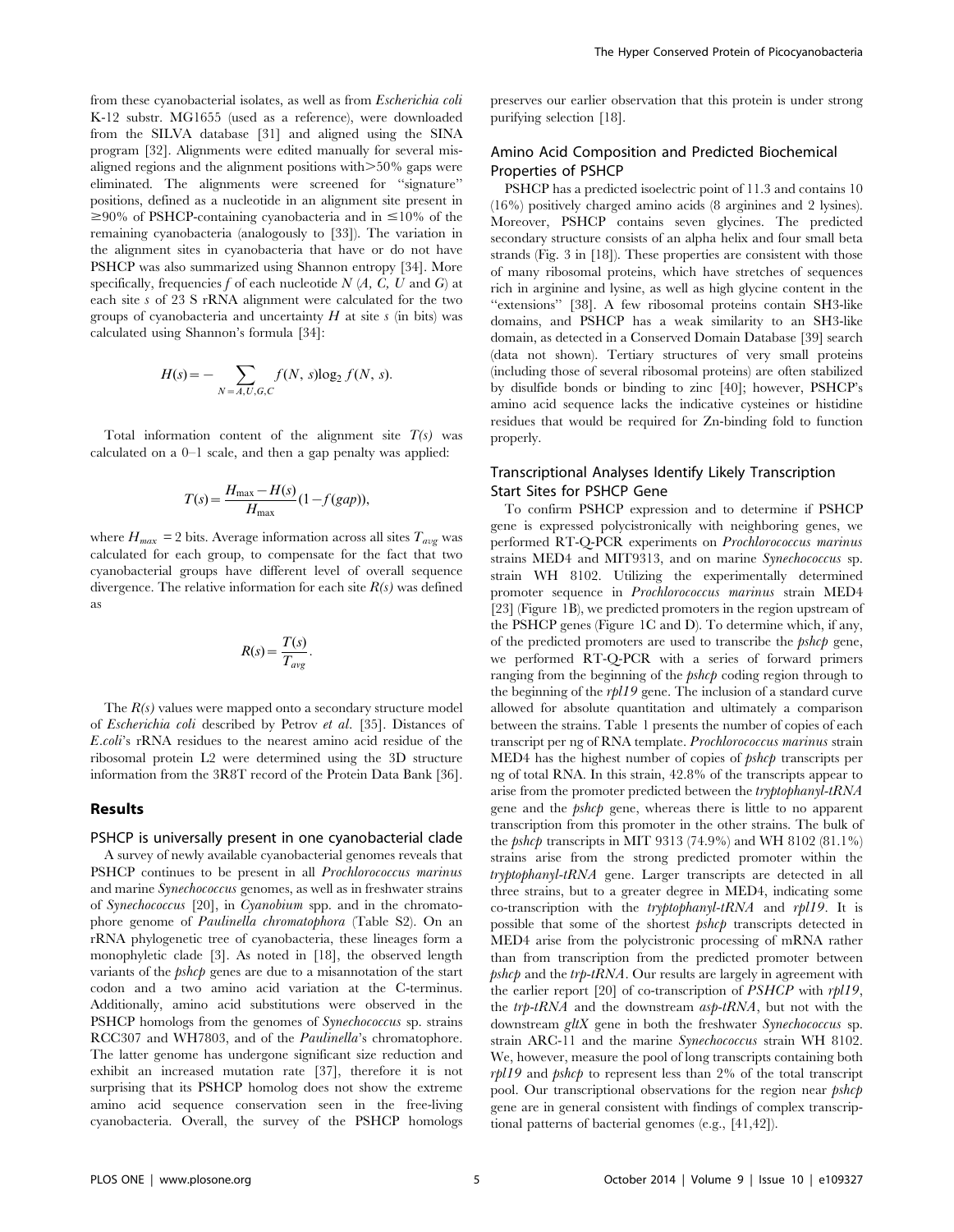|  |  | Table 1. Quantitative Transcript Analysis. |  |  |
|--|--|--------------------------------------------|--|--|
|--|--|--------------------------------------------|--|--|

| <b>RT-Q-PCR Product</b>         | Copies per ng of RNA template (% of the total <i>pshcp</i> transcripts) |             |                |  |  |
|---------------------------------|-------------------------------------------------------------------------|-------------|----------------|--|--|
|                                 | MED4                                                                    | MIT 9313    | <b>WH 8102</b> |  |  |
| hcp only                        | 2826 (42.8)                                                             | 96(5.4)     | 0(0)           |  |  |
| $hcp + 5'$ region               | 629(9.5)                                                                | 1329 (74.9) | 679 (81.1)     |  |  |
| $hcp + Trp$ -tRNA               | 1566 (23.7)                                                             | 201 (11.3)  | 13(1.6)        |  |  |
| $hcp + Trp$ -tRNA +5' region    | 900 (13.6)                                                              | 0(0)        | 43(5.1)        |  |  |
| $hcp + Trp$ -tRNA +3' end rpl19 | 684 (10.4)                                                              | 121(6.8)    | 93 (11.1)      |  |  |
| $hcp + Trp$ -tRNA + rpl19       | 0(0)                                                                    | 29(1.6)     | 8(1.0)         |  |  |
| Total                           | 6606                                                                    | 1776        | 837            |  |  |
|                                 |                                                                         |             |                |  |  |

doi:10.1371/journal.pone.0109327.t001

Examination of the global gene expression patterns in Prochlorococcus MED4 and MIT 9313 show down-regulation of  $pshcp$  in both strains under nitrogen deprivation conditions [43] and down-regulation of pshcp in MIT 9313 (but not MED4) in response to phosphorus starvation [44]. Under both nitrogen and phosphorus limitation the transcription of pshcp changes in parallel with the expression of genes involved in protein translation [43,44]. Constitutive expression of  $pshcp$  reported in [20] did not vary with light level or nutrient limitation. Since the latter study used a single end-point RT-PCR method to measure the level of transcription as opposed to RT-Q-PCR or microarray, subtle differences in expression such as those reported by Tolonen et al. [43] and Martiny et al. [44] may have gone undetected.

### PSHCP is a relatively abundant protein

The level of PSHCP protein in whole cell extracts of Prochlorococcus and marine Synechococcus cultures was on the order of that of the RuBisCO large subunit protein (RbcL), indicating that PSHCP is a relatively abundant protein (Table 2). No correlation was observed between the number of  $pshcp$ transcripts per ng total RNA and the fmoles of PSHCP protein per ug total cell protein in the cell extracts.

#### Potential Binding Partners of PSHCP

A large number of proteins were identified by the pull down assay (Table 3 and Table S3). However, three proteins (the 50S ribosomal protein Rpl2, the Photosystem I protein PsaD and the Ycf48-like protein) were pulled down from extracts of all strains in the presence of PSHCP, but few or none in its absence. Given that PSHCP is so conserved in all *Prochlorococcus* and marine Synechococcus sequenced to date, thus its essential function and binding partners should also be conserved across strains, we have focused our analysis on proteins that were pulled down only in the presence of PSHCP in all three strains examined. Both Rpl2 and PsaD have basic isoelectric points (11.1–11.6 and 7.0–8.7, respectively), and therefore their interactions with PSHCP unlikely to be artifactual consequences of non-specific electrostatic interactions between PSHCP and a prey protein. Since Rpl2 and PsaD would both be highly positively charged at physiological pH, they would also not be expected to interact non-specifically in vivo.

## Substitution patterns in the ribosomal RNA genes of PSHCP-containing cyanobacteria reveal noncompensatory substitutions

If PSHCP is interacting with Rpl2 protein (and hence likely be part of the ribosome), it may be recruited to stabilize ribosomal RNA structure. In the latter case, we would expect to observe noncompensatory substitutions in rRNA of PSHCP-containing cyanobacteria. Examination of 5 S, 16 S and 23 S rRNA nucleotide substitution patterns in 110 cyanobacterial isolates indeed revealed a few faster evolving sites in the 23 S rRNA of the PSHCP-containing cyanobacteria (Figure S1). Notable noncompensatory substitutions are located in the helical stems 18, 64, 75, 84 and 94 (Figure S1). Helical stems 75 and 76 are in proximity to the ribosomal protein L2 (Figure S2), with which PSHCP protein interacts (Table 3), suggesting that these helical stems could correspond to the regions of 23 S rRNA stabilized by the interactions of PSHCP with the RNA.

#### Discussion & Conclusions

The modern ribosome is an RNA/protein complex that catalyzes protein synthesis in all living organisms. RNA molecules of the ribosome are catalytically active [45], while the role of the ribosomal proteins is to stabilize the structure of RNAs, often by ''filling in the cracks between RNA helices'' [38]. In light of these observations, it has been suggested that the primordial ribosome likely consisted of RNA alone and ribosomal proteins were recruited later. A few ribosomal proteins are universally present in the three domains of life and therefore were likely present already at the time of the Last Universal Common Ancestor (LUCA).

|  |  | Table 2. Quantitative Protein Analysis. |  |  |  |
|--|--|-----------------------------------------|--|--|--|
|--|--|-----------------------------------------|--|--|--|

| <b>Protein Detected</b><br>(fmoles/ug total protein) | Complex        | <b>Prochlorococcus MED4</b> | <b>Prochlorococcus MIT 9313</b> | Synechococcus WH 8102 |
|------------------------------------------------------|----------------|-----------------------------|---------------------------------|-----------------------|
| RbcL                                                 | <b>RuBisCO</b> | $59 + 15$                   | $20 \pm 8$                      | $71 \pm 8$            |
| <b>I</b> PSHCP                                       | unknown        | $19 + 8$                    | $26 + 9$                        | $8 \pm 1$             |

doi:10.1371/journal.pone.0109327.t002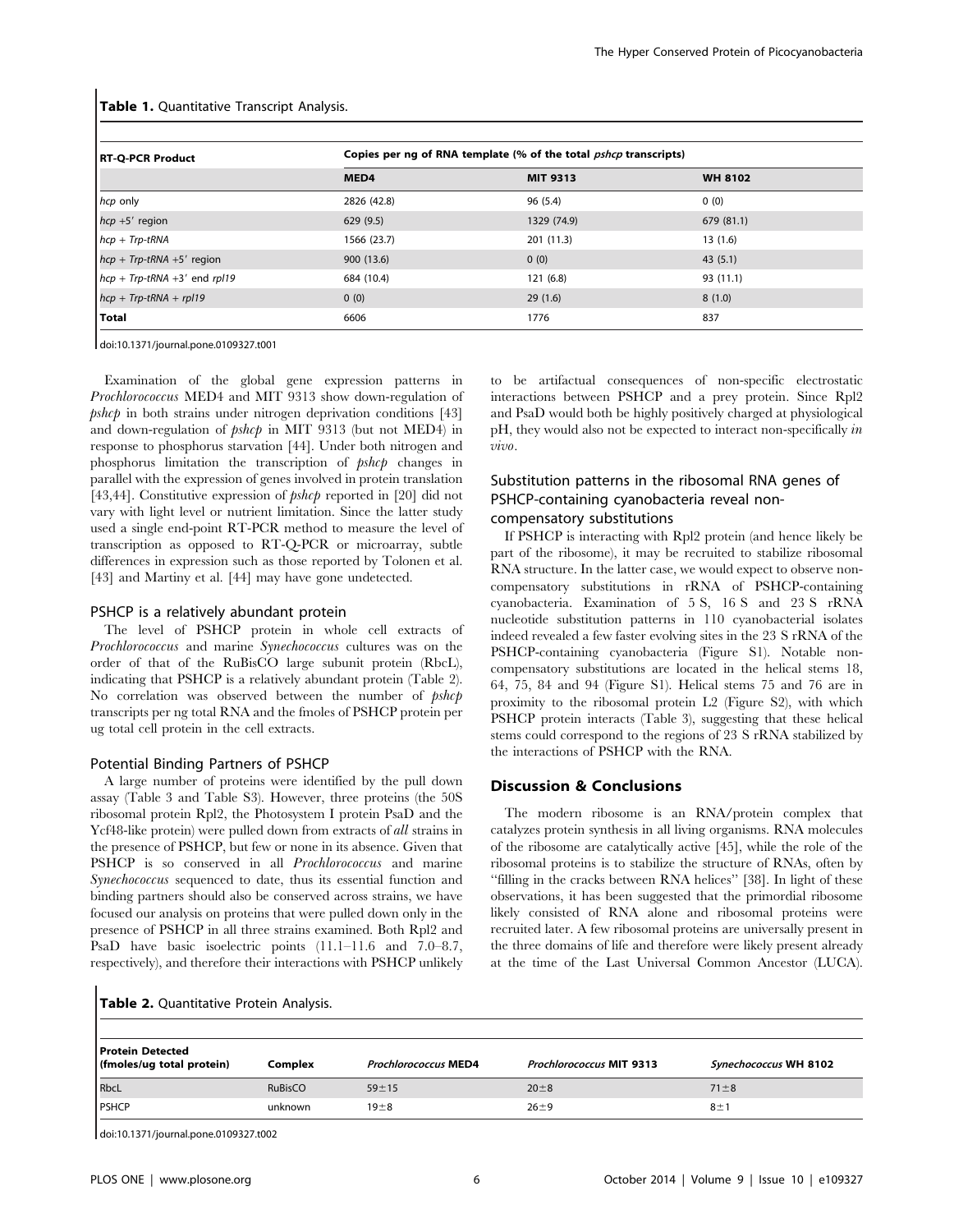Table 3. Proteins of Unique Peptides Identified in Experimental Pull Down.

| <b>Protein Name</b>                           | <b>Accession Number</b> | Strain   | $#$ of Unique Peptides | Molecular Weight (kDa) | Isoelectric point (pl) |
|-----------------------------------------------|-------------------------|----------|------------------------|------------------------|------------------------|
| 50 S Ribosomal Protein L2                     | O7U4J7                  | WH 8102  | 3                      | $31.6 - 31.7$          | $11.1 - 11.6$          |
| 50 S Ribosomal Protein L2                     | O7V539                  | MIT 9313 | 2                      | $31.6 - 31.7$          | $11.1 - 11.6$          |
| 50 S Ribosomal Protein L2                     | Q7UZV0                  | MED4     | 8                      | $31.6 - 31.7$          | $11.1 - 11.6$          |
| Photosystem I reaction center<br>subunit PsaD | O7U4M3                  | WH 8102  |                        | 15.7                   | $7.0 - 8.7$            |
| Photosystem I reaction center<br>subunit PsaD | O7V564                  | MIT 9313 | 3                      | 15.7                   | $7.0 - 8.7$            |
| Photosystem I reaction center<br>subunit PsaD | O7UZS7                  | MED4     | 4                      | 15.7                   | $7.0 - 8.7$            |
| Ycf48-like protein                            | O7U9P8                  | WH 8102  | $\mathbf{1}$           | $36.4 - 37.2$          | $4.7 - 5.3$            |
| Ycf48-like protein                            | O7V4O3                  | MIT 9313 |                        | $36.4 - 37.2$          | $4.7 - 5.3$            |
| Ycf48-like protein                            | Q7V301                  | MED4     |                        | $36.4 - 37.2$          | $4.7 - 5.3$            |

doi:10.1371/journal.pone.0109327.t003

Genes for these universal ribosomal proteins are usually clustered in the genomes into the universal ribosomal operons. More than half of the ribosomal proteins, however, are either domain-specific or patchily distributed across various taxonomic groups. Nonuniversal ribosomal proteins are likely newer additions to the ribosome [45], and genes for these ribosomal proteins are usually scattered across the genome.

Predicted features of the amino acid sequence of PSHCP and its observed interaction with the ribosomal protein Rpl2 favour a hypothesis that PSHCP is a group-specific ribosomal protein. It is not located within one of the universal r-protein operons, but it is encoded near Rpl19, a Bacteria-specific ribosomal protein, although it does not appear to be significantly co-transcribed with Rpl19 (see Table 1). Rpl2 is a ribosomal protein that plays a central role in the ribosome and is located near the peptidyl transferase center [45]. According to SH3-hunter [46], Rpl2 may interact with SH3-containing proteins. It is possible that PSHCP interacts with Rpl2 via its predicted SH3-like domain. Additionally, PSHCP may stabilize rRNA structure at positions where noncompensatory substitutions are observed.

Our pull-down assays also reveal an association of PSHCP with two proteins in the photosynthetic complex, which suggests a role linking synthesis of the photosystem subunits and their assembly into native complexes. The Ycf48-like protein has been shown to play a role in Photosystem II assembly in the freshwater cyanobacterium Synechocystis sp. strain PCC 6803 [47]. More recently Komenda et al. [48] demonstrated that the Psb27 assembly factor, which we found associated with PSHCP in the examined Prochlorococcus strains (Table S3), can interact with Photosystem I as well as Photosystem II under certain conditions. This is further suggestive of a role for PSHCP linking the ribosome to photosystem assembly.

Further structural and biochemical studies of PSHCP are needed to firmly establish the functional role of this protein in the picocyanobacterial cell. To further explore the association of PSHCP with the ribosome and/or the photosystems, picocyanobacterial ribosomes and photosystems should be isolated and probed with the PSHCP specific antibody reported here. Examination of the suggested protein-protein interactions in a bacterial two-hybrid system would determine whether PSHCP and these identified binding partners are indeed interacting in the cell. The evolutionary studies of the ribosome suggest that ribosomes have over time recruited ribosomal proteins [45]. If

PSHCP's role as a ribosomal protein is confirmed, its further study may provide additional clues into the evolution of the ribosome.

## Supporting Information

Figure S1 Nucleotide conservation of 23 S rRNA in PSHCP-containing cyanobacteria in comparison to other cyanobacteria. The conservation is measured as a relative information content (see Materials & Methods for details). The difference in the relative information content between PSHCPcontaining cyanobacteria and other cyanobacteria is color coded (see color bar) and mapped onto a predicted structure of 23 S rRNA of Escherichia coli [35]. Nucleotides on the red side of the spectrum correspond to the residues evolving faster in the PSHCPcontaining cyanobacteria. Nucleotides shown in black correspond to sites that are absent in  $> 50\%$  of cyanobacteria. Different domains of 23 S rRNA are designated by 0 and roman numerals I through VI. Helices are designated by numbers 1–101 in blue. Residue numbers (in brown) correspond to the nucleotides in Escherichia coli sequence.

(PDF)

Figure S2 Visualization of possible interactions of the ribosomal protein L2 with 23 S rRNA. Distances (in angstroms) of each nucleotide (P atom in the phosphate group) of the 23 S rRNA to the nearest residue  $(\alpha$ -C atom of the amino acid) of the ribosomal protein L2 were calculated using crystal structure of the bacterial ribosome (PDB ID 3R8T). The distances were color coded (see scale bar on the figure) and mapped onto a predicted structure of 23 S rRNA of Escherichia coli [35]. Residues in black correspond to the nucleotides that were not resolved in the crystal structure. For notations of the 23 S rRNA features see legend to the Figure S1. (PDF)

## Table S1 Nucleotide sequences of primers used in the RT-Q-PCR experiments.

(PDF)

Table S2 Presence of PSHCP homologs in genomes. (PDF)

Table S3 Results of proteomics analysis from PSHCP pull down assay. The spreadsheet contains the complete results of tandem mass spectrometric analysis of the pull down experiment with PSCHP. Analysis of each of the three strains is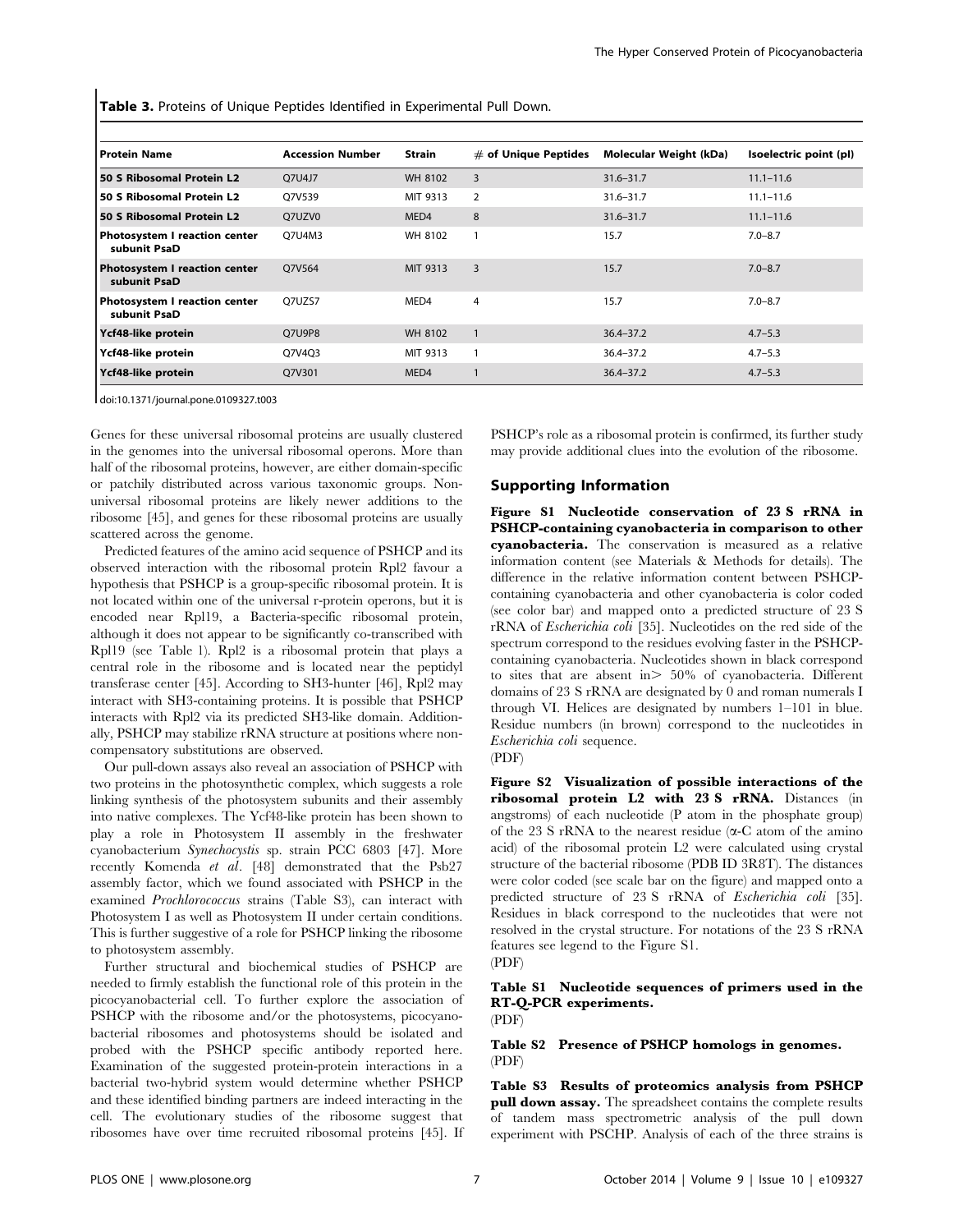presented in a separate sheet (labeled with the strain name). Proteins discussed in the text are highlighted in green. (XLSX)

Column notations are as follows:

- $\bullet$  *Column A*: UNIPROT accession number for the protein.
- $\bullet$  *Column B*: Protein Score. The Sequest algorithm calculates a cross-correlation (Xcorr) value for every identified peptide. The protein score is the sum of Xcorr values for all peptides linked to a particular protein.
- $\bullet$  *Column C*: Score for the control pull down (i.e. minus PCHCP). For definition of the score see description of column B.
- *Column D:* UNIPROT annotation of the protein.
- $\bullet$  *Column E:* Coverage of the protein by the observed peptides.
- $\bullet$  *Column F:* Number of unique peptides per protein.
- $\bullet$  *Column G*: Molecular weight of the protein in kDa.
- $\bullet$  *Column H:* Predicted isoelectric point of the protein.

#### References

- 1. Partensky F, Garczarek L (2010) Prochlorococcus: Advantages and limits of minimalism. Annu Rev Mar Sci 2: 305–331. doi: 10.1146/annurev-marine-120308-081034
- 2. Ting CS, Rocap G, King J, Chisholm SW (2002) Cyanobacterial photosynthesis in the oceans: The origins and significance of divergent light-harvesting strategies. Trends Microbiol 10: 134–142.
- 3. Garrity G, editor-in-chief (2001). Bergey's Manual of Systematic Bacteriology. Springer-Verlag, 2nd edition, Vol. 1.
- 4. Scanlan DJ, Ostrowski M, Mazard S, Dufresne A, Garczarek L, et al. (2009) Ecological genomics of marine picocyanobacteria. Microbiol Mol Biol Rev MMBR 73: 249–299. doi: 10.1128/MMBR.00035-08
- 5. Zwirglmaier K, Jardillier L, Ostrowski M, Mazard S, Garczarek L, et al. (2008) Global phylogeography of marine Synechococcus and Prochlorococcus reveals a distinct partitioning of lineages among oceanic biomes. Environ Microbiol 10: 147–161. doi: 10.1111/j.1462-2920.2007.01440.x
- 6. Waterbury JB, Watson SW, Guillard RRL, Brand LE (1979) Widespread occurrence of a unicellular, marine, planktonic, cyanobacterium. Nature 277: 293–294. doi: 10.1038/277293a0
- 7. Chisholm SW, Olson RJ, Zettler ER, Goericke R, Waterbury JB, et al. (1988) A novel free-living prochlorophyte abundant in the oceanic euphotic zone. Nature 334: 340–343. doi: 10.1038/334340a0
- 8. Wilmotte A, Herdman M. (2001) Phylogenetic Relationships Among the Cyanobacteria Based on 16S rRNA Sequences. In Bergey's Manual of Systematic Bacteriology. Garrity G, editor-in-chief. Springer-Verlag, 2nd ed. Vol. 1. pp. 487–493.
- 9. Johnson ZI, Zinser ER, Coe A, McNulty NP, Woodward EMS, et al. (2006) Niche partitioning among Prochlorococcus ecotypes along ocean-scale environmental gradients. Science 311: 1737–1740. doi: 10.1126/science.1118052
- 10. Rocap G, Larimer FW, Lamerdin J, Malfatti S, Chain P, et al. (2003) Genome divergence in two Prochlorococcus ecotypes reflects oceanic niche differentiation. Nature 424: 1042–1047. doi: 10.1038/nature01947
- 11. Gierga G, Voss B, Hess WR (2012) Non-coding RNAs in marine Synechococcus and their regulation under environmentally relevant stress conditions. ISME J 6: 1544–1557. doi: 10.1038/ismej.2011.215
- 12. Pittera J, Humily F, Thorel M, Grulois D, Garczarek L, et al. (2014) Connecting thermal physiology and latitudinal niche partitioning in marine Synechococcus. ISME J 8: 1221–1236. doi: 10.1038/ismej.2013.228
- 13. Behrenfeld MJ, O'Malley RT, Siegel DA, McClain CR, Sarmiento JL, et al. (2006) Climate-driven trends in contemporary ocean productivity. Nature 444: 752–755. doi: 10.1038/nature05317
- 14. Boyce DG, Lewis MR, Worm B (2010) Global phytoplankton decline over the past century. Nature 466: 591–596. doi: 10.1038/nature09268
- 15. Finkel ZV, Beardall J, Flynn KJ, Quigg A, Rees TAV, et al. (2010) Phytoplankton in a changing world: Cell size and elemental stoichiometry. J Plankton Res 32: 119–137. doi: 10.1093/plankt/fbp098
- 16. Luo H, Friedman R, Tang J, Hughes AL (2011) Genome reduction by deletion of paralogs in the marine cyanobacterium Prochlorococcus. Mol Biol Evol.28: 2751–60. doi: 10.1093/molbev/msr081
- 17. Zhaxybayeva O, Doolittle WF, Papke RT, Gogarten JP (2009) Intertwined evolutionary histories of marine Synechococcus and Prochlorococcus marinus. Genome Biol Evol 1: 325–339. doi: 10.1093/gbe/evp032
- 18. Zhaxybayeva O, Gogarten JP, Doolittle WF (2007) A hyperconserved protein in Prochlorococcus and marine Synechococcus. Fems Microbiol Lett 274: 30–34. doi: 10.1111/j.1574-6968.2007.00806.x

## Acknowledgments

The authors thank Natalie Donaher and Zakir Hossain for technical assistance, Laurel McIntyre, Miranda Corkum and Maria Thistle for help with cyanobacterial culturing, and Kelly Milton for pilot experiments.

#### Author Contributions

Conceived and designed the experiments: AMC OZ. Performed the experiments: CEW KGD JKZ APJ DAB MSJ. Analyzed the data: CEW KGD JKZ APJ DAB MSJ OZ AMC. Contributed reagents/materials/ analysis tools: AMC. Wrote the paper: CEW OZ AMC. Conceived the study, interpreted results and wrote the manuscript: AMC OZ. Performed transcriptional analyses, initial bioinformatics and cloning of PSHCP for antibody generation: KGD. Performed pull down assays and composed much of the manuscript: CEW. Performed quantitative immunoblotting experiments: JKZ. Performed the mass spectrometry experiments: AJ DB. Performed computational analyses of the evolution of rRNA genes in cyanobacteria: MSJ.

- 19. Huynen MA, Snel B, von Mering C, Bork P (2003) Function prediction and protein networks. Curr Opin Cell Biol 15: 191–198.
- 20. Kutovaya OA, McKay RML, Bullerjahn GS (2010) Expression of hcp in freshwater Synechococcus spp., a gene encoding a hyperconserved protein in picocyanobacteria. J Basic Microbiol 50: 227–231. doi: 10.1002/ jobm.200900337
- 21. Altschul SF, Madden TL, Schäffer AA, Zhang J, Zhang Z, et al. (1997) Gapped BLAST and PSI-BLAST: a new generation of protein database search programs. Nucleic Acids Res 25: 3389–3402. doi: 10.1093/nar/25.17.3389
- 22. Crooks GE, Hon G, Chandonia J-M, Brenner SE (2004) WebLogo: A sequence logo generator. Genome Res 14: 1188–1190. doi: 10.1101/gr.849004
- 23. Vogel J, Axmann IM, Herzel H, Hess WR (2003) Experimental and computational analysis of transcriptional start sites in the cyanobacterium Prochlorococcus MED4. Nucleic Acids Res 31: 2890–2899.
- 24. Moore (1995) Comparative physiology of Synechococcus and Prochlorococcus: Influence of light and temperature on growth, pigments, fluorescence and absorptive properties. Mar Ecol-Prog Ser 116: 259–275. doi: 10.3354/ meps116259
- 25. Six (2004) Photophysiology of the marine cyanobacterium Synechococcus sp. WH8102, a new model organism. Aquat Microb Ecol 35: 17–29. doi: 10.3354/ ame035017
- 26. Brown CM, MacKinnon JD, Cockshutt AM, Villareal TA, Campbell DA (2008) Flux capacities and acclimation costs in Trichodesmium from the Gulf of Mexico. Mar Biol 154: 413–422. doi: 10.1007/s00227-008-0933-z
- 27. The UniProt Consortium (2012) Update on activities at the Universal Protein Resource (UniProt) in 2013. Nucleic Acids Res 41: D43–D47. doi: 10.1093/ nar/gks1068
- 28. Markowitz VM, Chen I-MA, Palaniappan K, Chu K, Szeto E, et al. (2011) IMG: the integrated microbial genomes database and comparative analysis system. Nucleic Acids Res 40: D115–D122. doi: 10.1093/nar/gkr1044
- 29. Rice P, Longden I, Bleasby A (2000) EMBOSS: the European Molecular Biology Open Software Suite. Trends Genet 16: 276–277.
- 30. Marchler-Bauer A, Bryant SH (2004) CD-Search: protein domain annotations on the fly. Nucleic Acids Res 32: W327–331. doi: 10.1093/nar/gkh454
- 31. Quast C, Pruesse E, Yilmaz P, Gerken J, Schweer T, et al. (2012) The SILVA ribosomal RNA gene database project: improved data processing and web-based tools. Nucleic Acids Res 41: D590–D596. doi: 10.1093/nar/gks1219
- 32. Pruesse E, Peplies J, Glöckner FO (2012) SINA: Accurate high-throughput multiple sequence alignment of ribosomal RNA genes. Bioinformatics 28: 1823– 1829. doi: 10.1093/bioinformatics/bts252
- 33. Roberts E, Sethi A, Montoya J, Woese CR, Luthey-Schulten Z (2008) Molecular signatures of ribosomal evolution. Proc Natl Acad Sci U S A 105: 13953–13958. doi: 10.1073/pnas.0804861105
- 34. Shannon CE (1948) A mathematical theory of communication. ATT Tech J 27: 623–656.
- 35. Petrov AS, Bernier CR, Hershkovits E, Xue Y, Waterbury CC, et al. (2013) Secondary structure and domain architecture of the 23 S and 5 S rRNAs. Nucleic Acids Res 41: 7522–35. doi: 10.1093/nar/gkt513
- 36. Dunkle JA, Wang L, Feldman MB, Pulk A, Chen VB, et al. (2011) Structures of the bacterial ribosome in classical and hybrid states of tRNA binding. Science 332: 981–984. doi: 10.1126/science.1202692
- 37. Nowack ECM, Melkonian M, Gloeckner G (2008) Chromatophore genome sequence of Paulinella sheds light on acquisition of photosynthesis by eukaryotes. Curr Biol 18: 410–418. doi: 10.1016/j.cub.2008.02.051